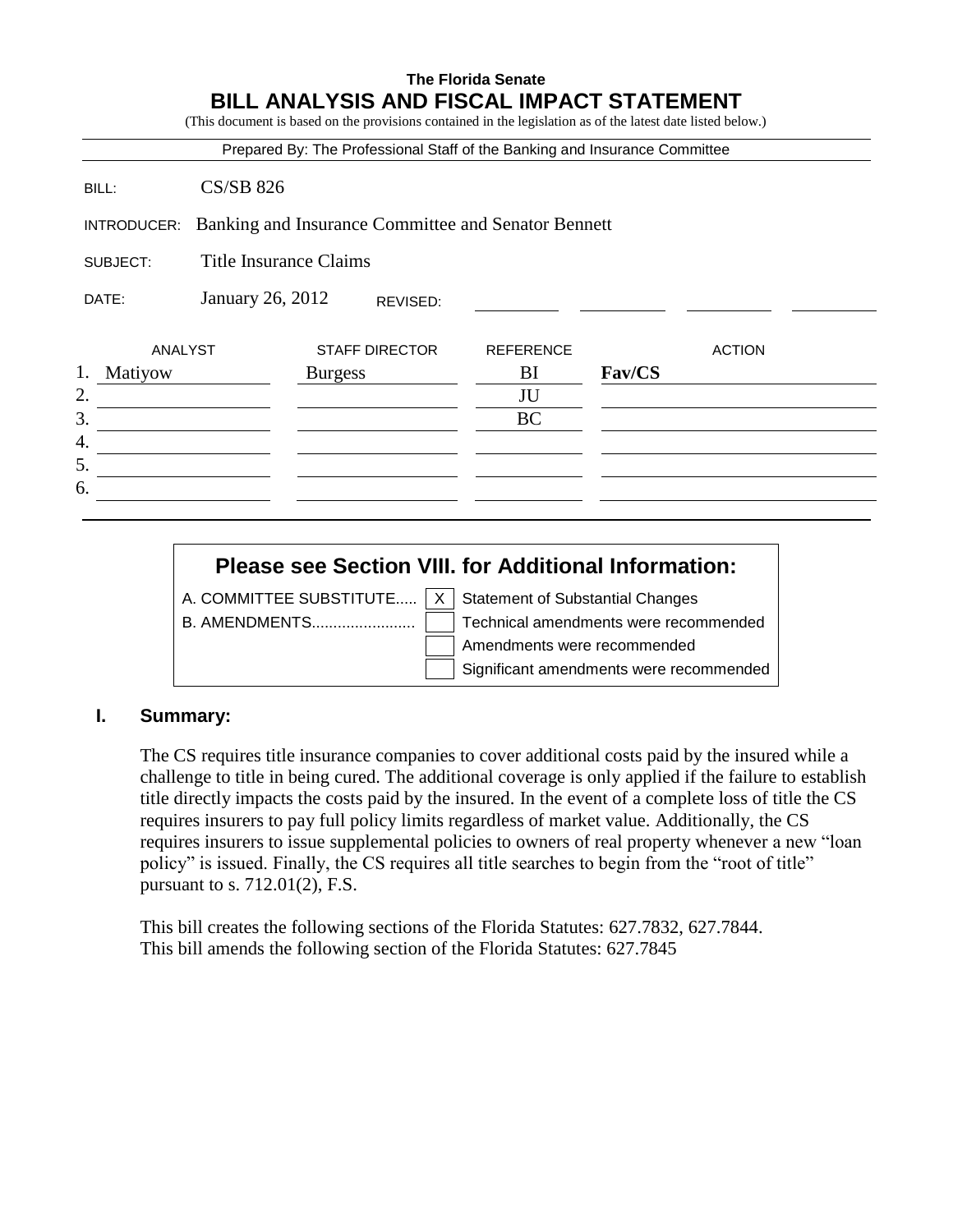### **II. Present Situation:**

#### **Title Insurance**

Title insurance insures owners of real property or others having an interest in real property against loss by encumbrance, defective title, invalidity, or adverse claim to title.<sup>1</sup> Title insurance is a policy issued by a title insurer<sup>2</sup> that, after performing a search of title, represents the state of that title and insures the accuracy of its search against claims of title defects. Title insurance is usually taken out by the purchaser of property or an entity that is lending money on a mortgage. Purchasers of real property and lenders utilize title insurance to protect themselves against claims by others that claim to be the rightful owner of the property. Most lenders require title insurance when they underwrite loans for real property. Title insurance places on title insurers a duty to defend actions related to adverse claims against title, and also promises to indemnify the policyholder for damage to the lender's security interest created by a cloud on title, unmarketable title, or adverse title that was not discovered by the insurer.

#### **Regulation**

In Florida, two entities provide regulatory oversight of the title insurance industry: the Department of Financial Services (DFS), which regulates title agents, and the Office of Insurance Regulation (OIR), which regulates title insurers, including licensing and the promulgation of rates. Title insurance forms must be filed and approved by the OIR prior to  $\mu$ usage<sup>3</sup> and rates and premiums charged by title insurers are specified by rule by the Financial Services Commission (FSC).<sup>4</sup>

Pursuant to s. 627.782, F.S., the FSC is mandated to adopt by rule and specify a premium to be charged by title insurers for the respective types of title insurance contracts and, for policies issued through agents or agencies, the percentage of such premium required to be retained by the title insurer, which shall not be less than 30 percent. The FSC must review the premium not less than once every three years. Also, the FSC may by rule require insurers to submit statistical information, including loss and expense data, as it determines to be necessary to analyze premium rates.<sup>5</sup> Title insurers may deviate from the prescribed rates by petitioning the OIR for an order authorizing a specific deviation from the adopted premium.<sup>6</sup> In Florida, title insurers can only transact title insurance and cannot transact any other type of insurance.<sup>7</sup>

#### **Challenges**

There are no set timeframes in statute as to when disputes to a title of real property must be cured by a title insurance company. The insurance company's primary objective in a dispute is to

 $\overline{a}$ 

- 5 Section 627.782, F.S.
- 6 Section 627.783, F.S.

<sup>1</sup> Section 624.608, F.S. Title insurance is also insurance of owners and secured parties as to the existence, attachment, perfection and priority of a security interest in personal property under the Uniform Commercial Code.<br> $\frac{26277711(2)}{2627}$ 

<sup>627.7711(3),</sup> F.S.

<sup>3</sup> Section 627.777, F.S.

<sup>4</sup> Section 627.782, F.S.

<sup>7</sup> Section 627.786, F.S.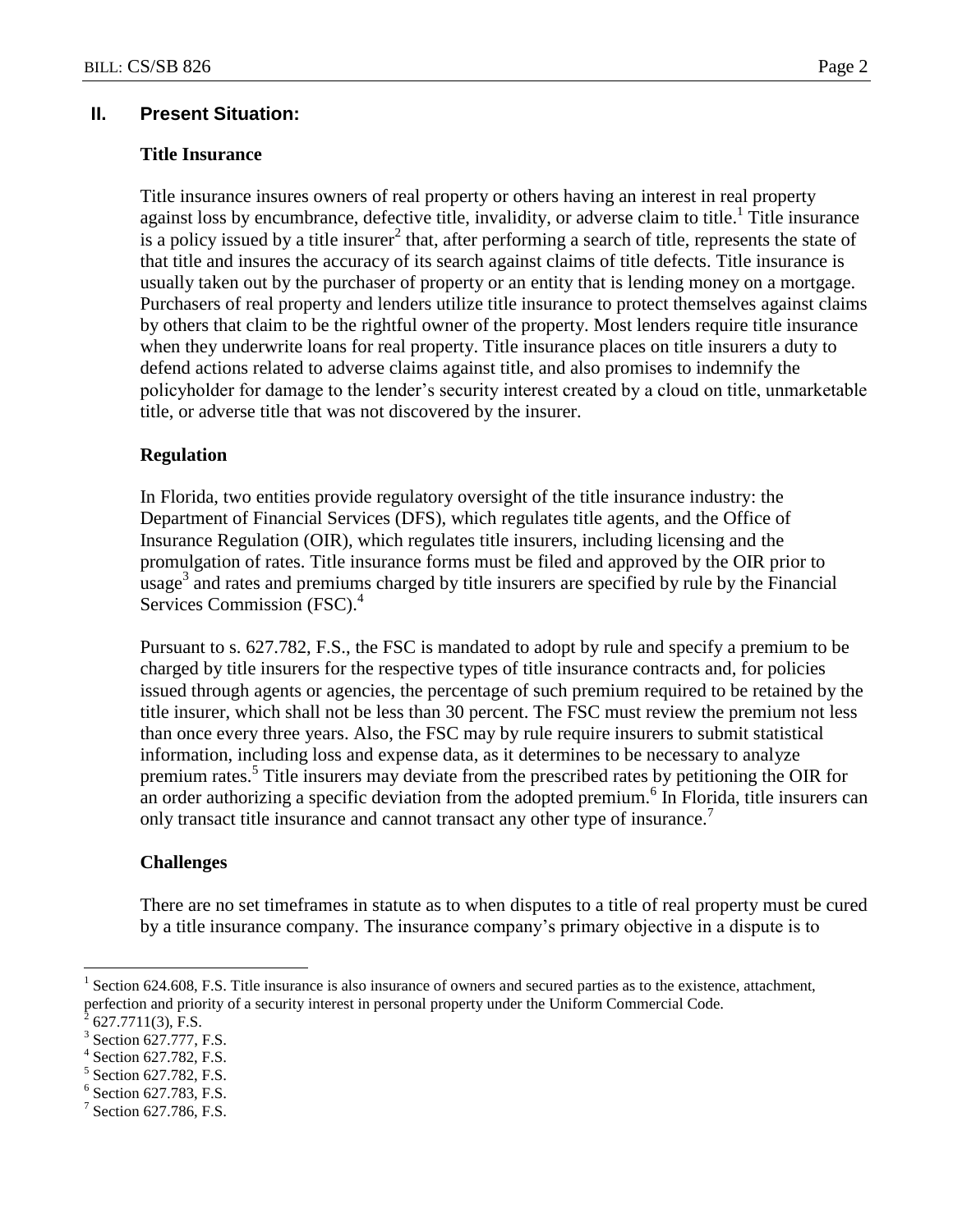validate the policy as issued. If a challenge to title is brought, the title insurance company can settle with the challenging parties, challenge the dispute in court or tender partial or full policy limits for any damages occurred to the insured from the partial or total loss of title. Often disputes to title of real property can be settled between the parties involved without the involvement of the courts, thus cutting down on the time it takes for a challenge to title to be cured.

## **Loss of Title**

When a complete loss of title occurs the insurer will tender full policy limits if at the time of loss the market value of the real property is at or above the policy limits originally insured. Consequently, if at the time of loss the market value of the real property is below the value initially insured, the insurer will only pay the insured the market value of the real property and not the limits initially insured.

#### **Searches**

Florida law does not require how far back a title search must go. Often new policies are issued based on the results of the previous title search performed. While s. 712.01(2), F.S. does not impose a timeframe it does define the "root of title" being the last previous owner to have owned the real property for 30 years or more.

## **III. Effect of Proposed Changes:**

The CS requires title insurers to pay full policy limits within 90 days after a challenge to title is filed or cover an additional 25 percent of policy limits for costs paid by the insured while the dispute to title is being cured. Costs include; attorney fees, moving expenses, property taxes, architect fees, engineering fees, permitting fees and or mortgage interest paid up until the claim is cured. The CS states the additional coverage only applies if the failure to establish title directly impacts the costs paid by the insured. Additional, the CS requires title insurers must pay full policy limits regardless of market value whenever a complete loss of title occurs. The CS requires insurers to issue supplemental policies to owners of real property whenever a new "loan policy" is issued and allows owners to waive in writing the new loan coverage. Finally, the CS requires all title searches to begin from the "root of title" pursuant to s. 712.01(2), F.S. This Act applies to all title insurance policies issued after July 1, 2012

#### **IV. Constitutional Issues:**

A. Municipality/County Mandates Restrictions:

None.

B. Public Records/Open Meetings Issues:

None.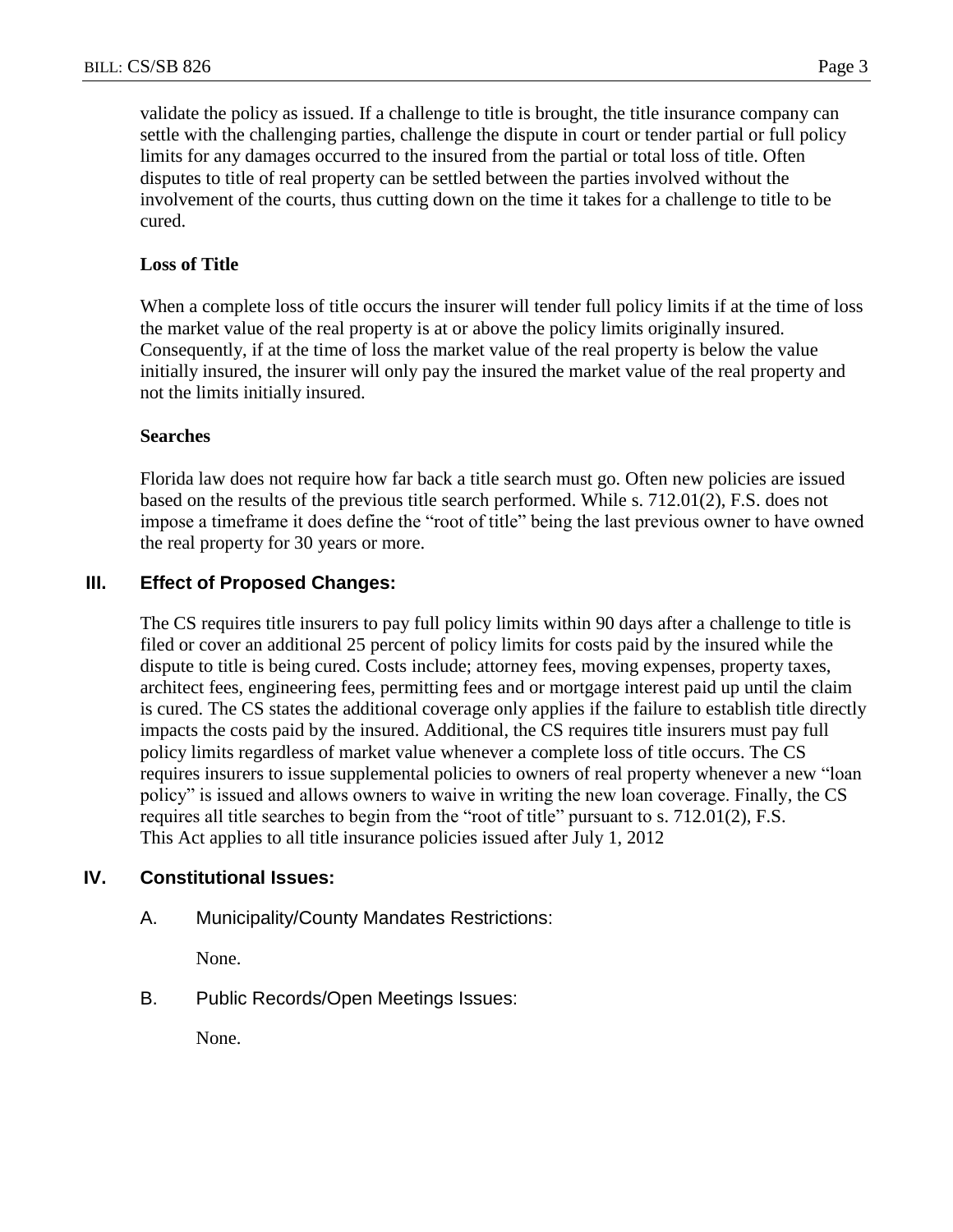### C. Trust Funds Restrictions:

None.

## **V. Fiscal Impact Statement:**

A. Tax/Fee Issues:

None.

B. Private Sector Impact:

Title insurance companies would be subject to additional costs when trying to cure a challenge to title.

Owners of real property must decline in writing any new supplemental policies issue.

C. Government Sector Impact:

None

## **VI. Technical Deficiencies:**

None.

**VII. Related Issues:**

None.

## **VIII. Additional Information:**

A. Committee Substitute – Statement of Substantial Changes: (Summarizing differences between the Committee Substitute and the prior version of the bill.)

#### **CS by Banking and Insurance on January 26, 2012.**

**Section 1** – Creates s. 627.7832, F.S., which requires title insurers to cover an additional 25 percent of policy limits for costs paid by the insured while the dispute to title is being cured. Costs include; attorney fees, moving expenses, property taxes, architect fees, engineering fees, permitting fees and or mortgage interest paid up until the claim is cured. The additional coverage only applied if the failure to establish title directly impacts the costs paid by the insured. In the event of complete loss of title the insurer shall pay full policy limits regardless of market value.

**Sections 2 -** Creates s. 627.7844, F.S., which requires insurers to issue supplemental policies to owners of real property whenever a new "loan policy" is issued. Furthermore, owners of the real property may waive in writing the new loan coverage policies.